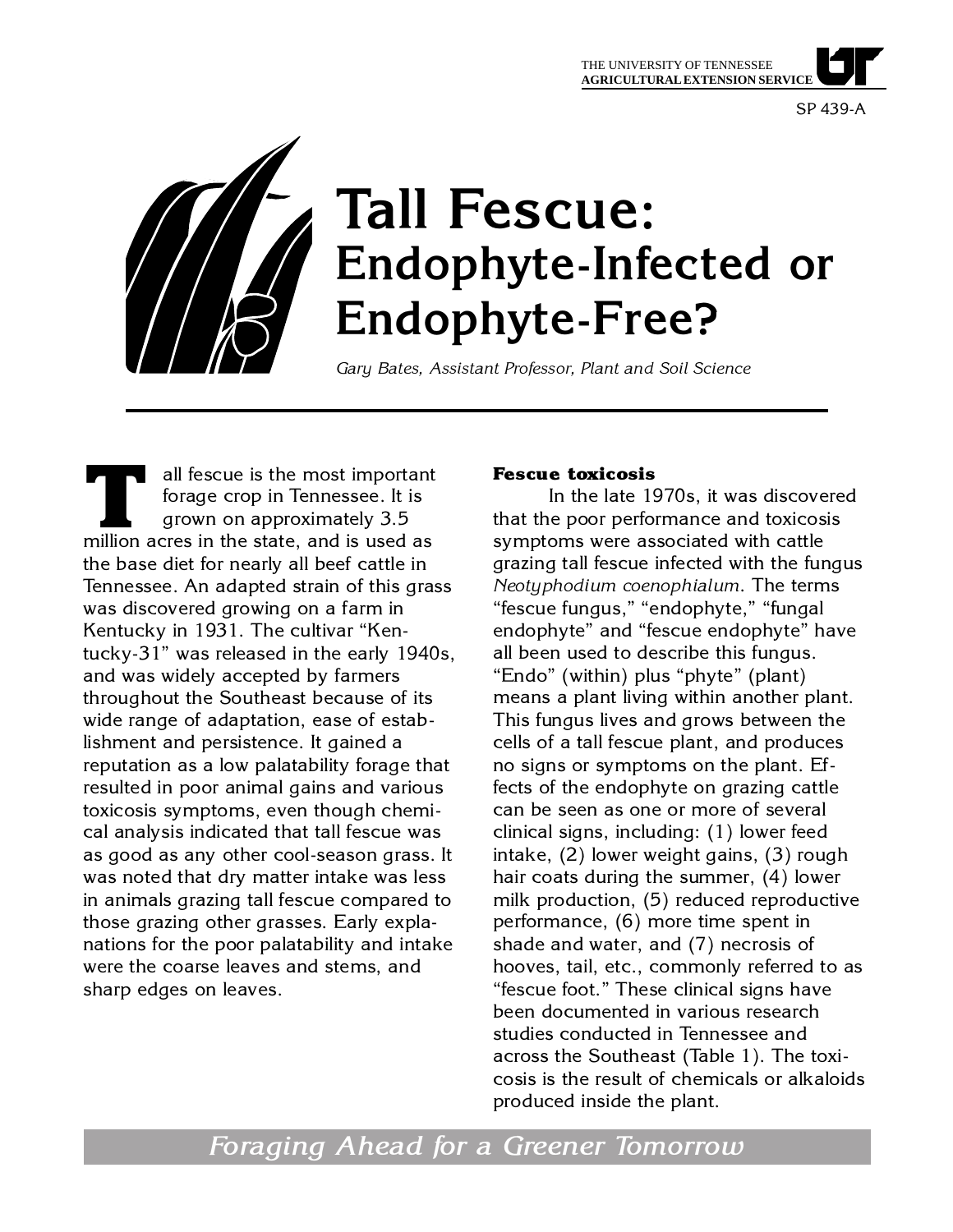| Table 1. Effect of the tall fescue endophyte on beef cattle performance. |  |  |
|--------------------------------------------------------------------------|--|--|
|--------------------------------------------------------------------------|--|--|

|                            |                   | Endophyte level |               |
|----------------------------|-------------------|-----------------|---------------|
| Performance<br>measurement | low               | high            | Reduction (%) |
| Daily gain (lb/day)        | 2.04 <sup>1</sup> | 1.06            | 48            |
|                            | 2.14 <sup>2</sup> | 0.99            | 53            |
|                            | 1.83 <sup>3</sup> | 0.99            | 46            |
|                            | 2.18 <sup>4</sup> | 1.41            | 35            |
| Gain per acre (lb/acre)    | 6191              | 449             | 27            |
|                            | $528^3$           | 342             | 35            |
|                            | 4624              | 371             | 20            |
| Pregnancy rate (%)         | 95 <sup>5</sup>   | 55              | 42            |
| Milk production (lb/day)   | 11.7 <sup>6</sup> | 6.7             | 43            |
| $\sim$ $\sim$              |                   |                 |               |

1 Chestnut and co-workers. 1991. Tenn. Farm and Home Science. 160:38.

2 Read and Camp. 1986. Agronomy Journal. 78:848.

3 Hoveland and co-workers. 1983. Agronomy Journal. 75:821.

4 Pedersen and co-workers. 1986. New Zealand Journal of Experimental Agriculture. 14:307.

5 Gay and co-workers. 1988. Applied Agricultural Research. 3:182.

6 Schmidt and co-workers. 1984. Alabama Experiment Station Highlights Agricultural Research. 31:17.

In beef cattle, the term "summer slump" has been used to refer to fescue toxicosis, because of the visual symptoms that occur during most summers (e.g. rough hair coat, extended time in shade and water). Because of this, many people assume that fescue toxicosis is primarily a summer problem. Research has shown that animal performance is reduced throughout the year, with the largest decreases in weight gains occurring during spring rather than summer.

Mares seem to be particularly sensitive to the toxins in infected tall fescue. Research has shown that mares grazing endophyte-infected tall fescue have 20-30 day longer gestation periods and more foaling problems than mares grazing endophyte-free tall fescue (Fig. 1). However, limited research has not indicated that the growth rate of yearling horses is affected by the endophyte.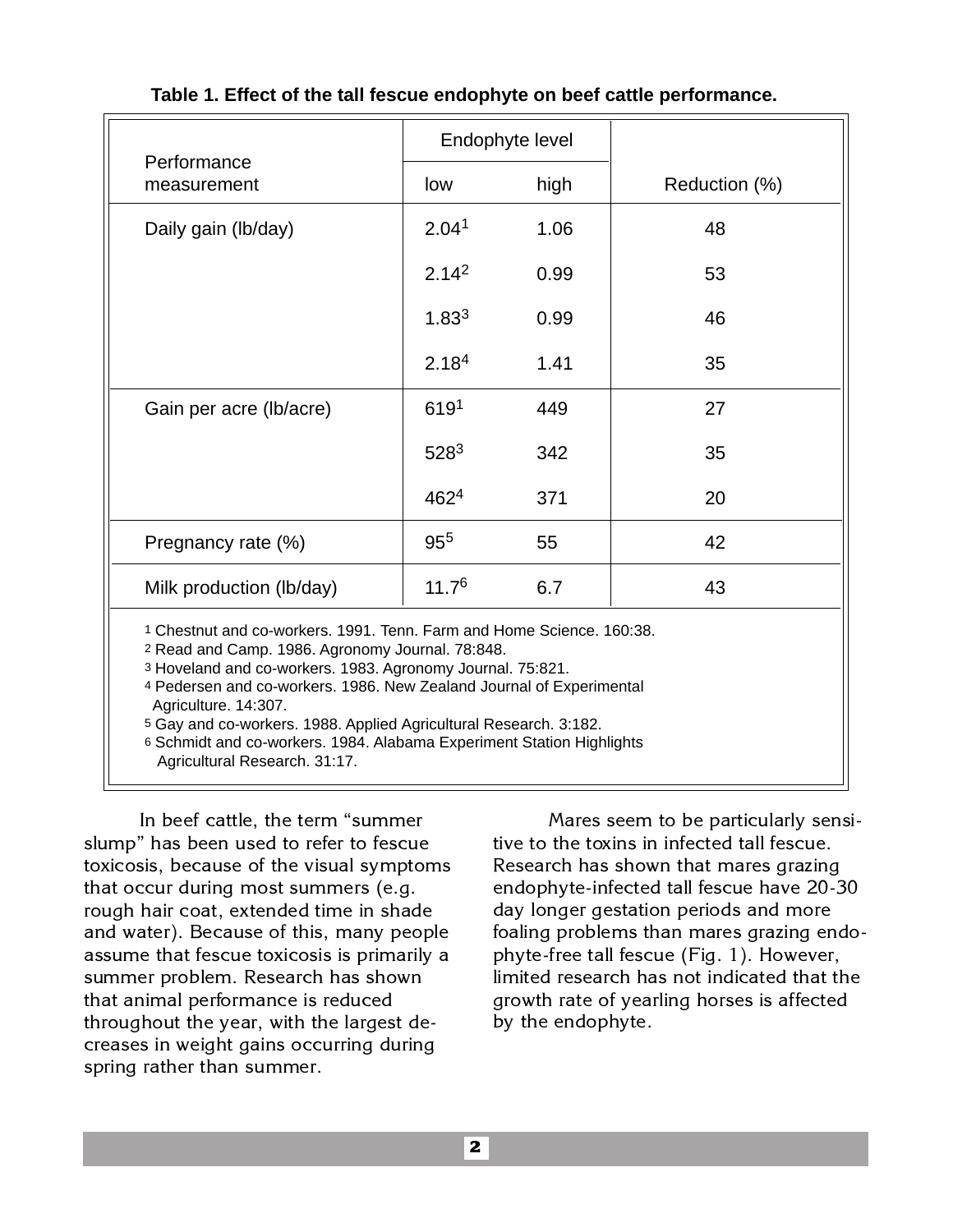### **Plant persistence**

Even though the presence of the endophyte in tall fescue results in toxicity symptoms, there are some positive aspects to endophyte infection. Research and practical experience have shown that endophyte-infected tall fescue is more persistent than endophyte-free fescue in a pasture. This difference became noticeable as the first endophyte-free varieties were used. Stands of endophyte-infected tall fescue had been grazed for many years and were still solid. The new stands of endophyte-free tall fescue became weedy and were often lost after only a few years. The greater persistence of infected tall fescue is due to its enhanced ability to tolerate stress. The endophyte increases the tolerance of tall fescue to drought, disease, insects, grazing pressure or combinations of these, resulting in a more persistent plant.

This discussion leads to the conclusion that there are problems with both infected and non-infected tall fescue. Endophyte-infected tall fescue is persistent in a pasture, but results in animal toxicosis. Grazing endophyte-free tall fescue results in significantly higher animal performance, but the plants are not as hardy and stand life may be reduced. Because of this, all producers with tall fescue pastures should ask themselves two questions:

> (1) Are my tall fescue pastures infested with the endophyte? (2) If my pastures are infested, what should I do about it?



### **Figure 1. Effect of the tall fescue endophyte on pregnant mares and foals.**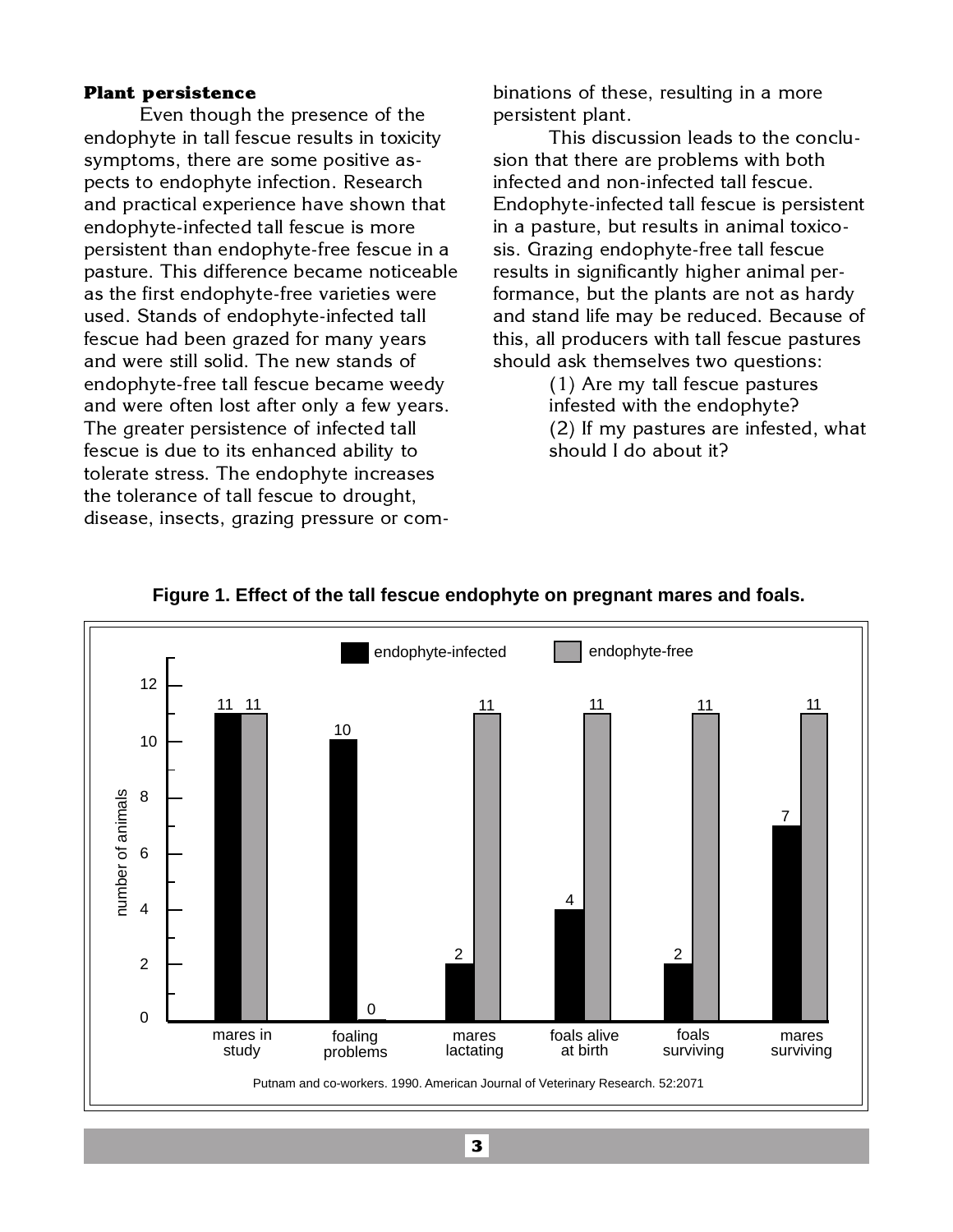# **Are my tall fescue pastures infested with the endophyte?**

This first question is the easiest to answer. Plants exhibit no outward signs of infection. One way to know the infestation level of a pasture (percentage of plants that are infected) is through microscopic examination of tiller samples from the pasture. Past endophyte sampling has indicated that most tall fescue pastures in Tennessee are highly infested, unless they were replanted with endophyte-free tall fescue. Contact your local Extension office for more information on testing for the endophyte.

## **If my pastures are infested, what should I do about it?**

If less than 30 percent of the plants in a pasture are infected with the endophyte, there is no need to re-establish with endophyte-free tall fescue. Renovating these pastures with red or white clover and annual lespedeza will help prevent any loss in animal performance due to fescue toxicosis. The management of these stands should be the same as for endophyte-free pastures (See Management of endophytefree tall fescue).

In pastures with infestation levels of 30 percent or higher, research has shown that animal performance is significantly reduced by the endophyte. There may not be any visible evidence of toxicosis, such as fescue foot, but weight gains and conception rates are reduced, which results in less beef production per acre. There are two approaches that can be taken to reduce the effects of the endophyte on grazing animals:

- 1. Avoid the endophyte by re-establishing with endophyte-free tall fescue or another forage species.
- 2. Continue to use endophyte-infected tall fescue and use management proce-

dures to minimize the losses caused by the endophyte.

Avoiding the endophyte is the method that should provide the highest animal performance. Because of the reduced persistence of endophyte-free tall fescue, proper grazing management will be required to maintain stands. If a producer would rather have a pasture that requires less management and is willing to accept reduced animal performance, then it may be better to continue to use endophyteinfected tall fescue. The decision for or against pasture re-establishment should be based on each producer's priorities. Management will be critical to improve performance, no matter which strategy is used.

# **Re-establishment with endophytefree tall fescue**

If it is decided that re-establishment with endophyte-free tall fescue is the best option, 25 percent or less of the total acreage should be replanted each year. There are several basic steps in the procedure to re-establish with endophyte-free tall fescue.

1. *Kill the old stand of endophyte-infected tall fescue***.** This can be done by using chemical or mechanical means. Because of concerns about soil loss and environmental problems with conventional tillage, it may be best to use no-till methods to establish the tall fescue. This will require chemical kill of the infected tall fescue. Graze or cut the tall fescue for hay until about May 1. Do not allow the plants to produce seed. Because the fungus is spread through the seed, preventing seed formation will prevent new endophyteinfected plants from being established. Spray the tall fescue with 1.5 pints of paraquat (Gramoxone Extra®) per acre when the fescue reaches 2-3 inches in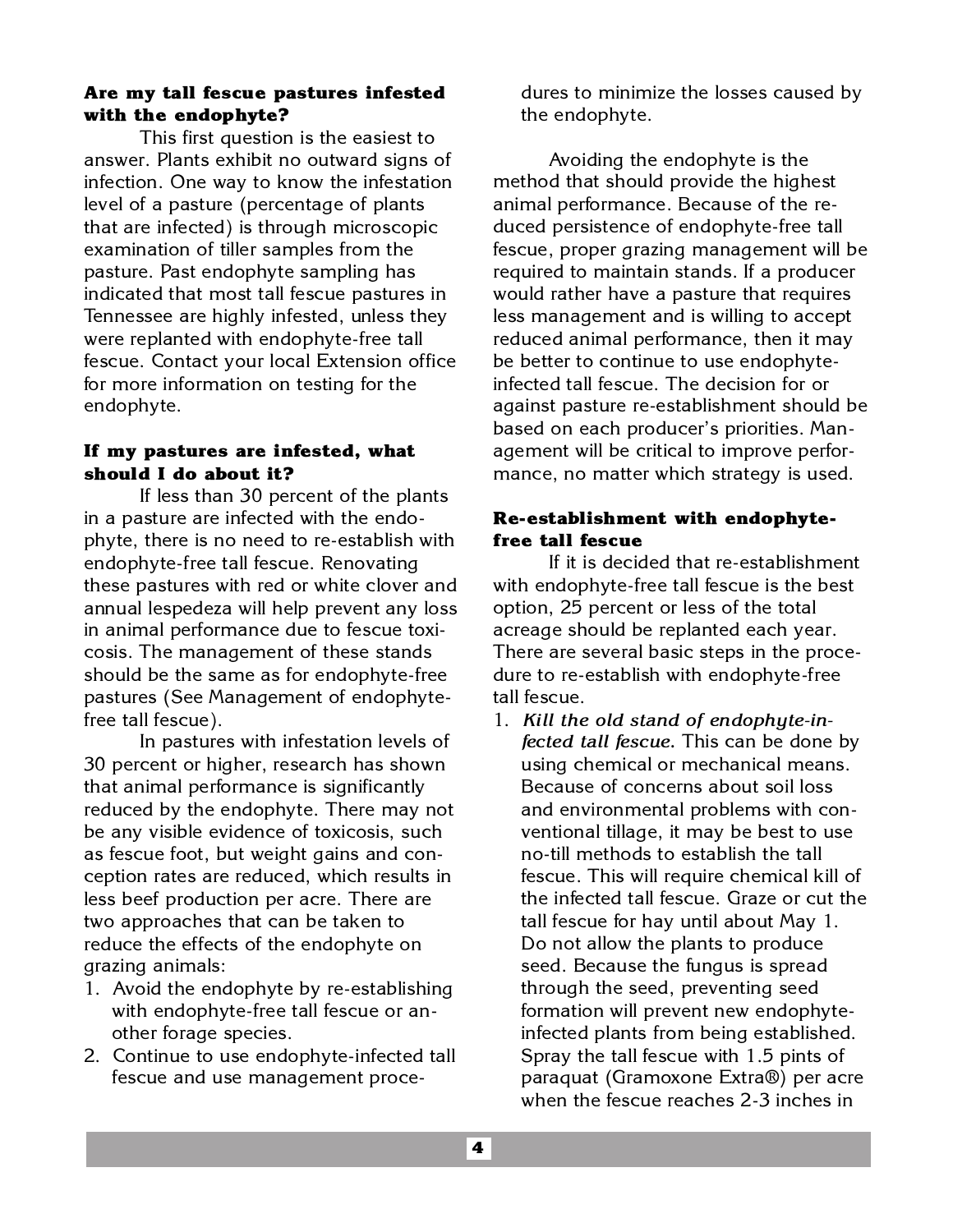height. After green regrowth is seen (usually 10-15 days), spray again with 1 pint of Gramoxone Extra per acre. Add a non-ionic surfactant at the rate of 1-2 quarts per 100 gallons of spray solution. Two applications of the herbicide will help ensure that all of the infected tall fescue is killed. For better control of perennial, broadleaf weeds, apply glyphosate (Roundup®) at the rate of 1 quart per acre. Add 2 to 4 quarts surfactant per 100 gallons of spray solution.

- 2. *Drill a sorghum-sudan grass hybrid or pearl millet into the stubble***.** This will provide grazing or hay production for the summer.
- 3. *Kill the summer annual***.** Apply 1 pint of Gramoxone Extra per acre from August 15 to September 1. This will kill the summer annual grass as well as any tall fescue plants that escaped the first two sprays.
- 4. *Drill 15 pounds per acre of an endophyte-free tall fescue cultivar***. Recommended cultivars are: Alta,** Kenhy, Ky-31, Phyter, and AU-Triumph. Be sure to lime and fertilize according to soil test recommendations.
- 5. *Seed red and/or white clover into the pasture the following February***.** If the pasture contains some hillsides that tend to be droughty during the summer, include annual lespedeza.

Following these procedures should eliminate the infected tall fescue and provide successful establishment of endophyte-free tall fescue without a large loss in productivity. The process of spring killing, summer rotation and fall seeding has been the most successful method of changing from endophyte-infected to endophyte-free tall fescue.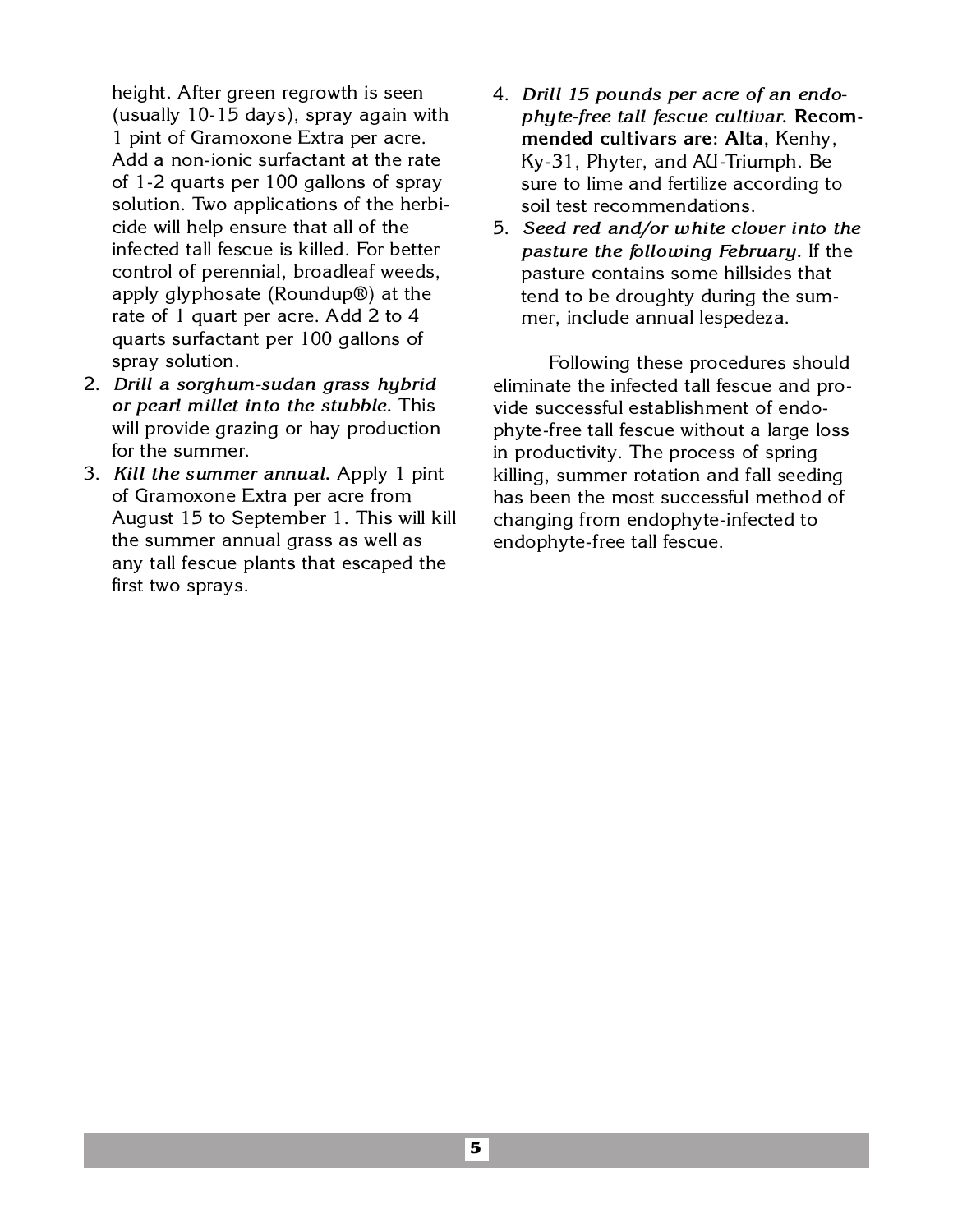## **Management of endophyte-free tall fescue**

Once the endophyte-free tall fescue has become established in the pasture, it is important to use proper management so the stand will persist as long as possible. Management should be focused on decreasing stress and increasing the competitiveness of the endophyte-free tall fescue.

- 1. *Fertilize and lime according to soil test recommendations***.** A pH of 6.5 to 6.7 and an adequate nutrient supply will create an environment in which the endophyte-free tall fescue will be most competitive.
- 2. *Use proper grazing management***.** Research has shown that overgrazing, especially during the summer and early fall, can result in stand decline. Rotational grazing is the best method because it allows time for the grass to recover from grazing. A 3- to 4-week period between grazings generally will favor stand maintenance. For further information on rotational grazing, obtain TN5053, "Planning an Intensive Grazing System," from your local Extension office.

If continuous grazing will be used, it is important that the **pastures not be overgrazed**. Continuous close grazing can result in severe stand loss, especially during periods of high temperatures or drought. Endophyte-free tall fescue pastures should not be grazed below about 4 inches. When pasture growth has slowed and overgrazing is likely, either feed hay or move cattle to another pasture that has more available forage.

3. *Prevent contamination with infected seed***.** Once an endophyte-free stand of tall fescue has been established, it is important to prevent any infected seed from contaminating the field. Since the

endophyte does not move from plant to plant, the only way for the infestation level of a pasture to increase is for infected seed to germinate and develop into an infected plant. Do not feed endophyte-infected tall fescue hay on an endophyte-free pasture. Seedheads in hay may drop seed which can germinate and become established. It is also important to prevent the spread of infected seed by machinery. Mowers, rakes, balers, etc. should be cleaned before being brought into a endophytefree field.

Another source of possible contamination is cattle movement. Cattle grazing infected pastures will consume seed as they graze. Research has shown that a small percentage of this seed can survive through the animal's digestive tract, and will be excreted on the ground in manure. To prevent this, animals should not be moved directly from infected to non-infected pastures if seedheads are present in the infected tall fescue pasture. Place these animals in a holding area for at least three days and feed a hay other than infected tall fescue hay.

# **Management of endophyte-infected tall fescue**

Research has shown that infestation levels as low as approximately 20 percent can result in reduced weight gain in steers. If the decision is made to keep endophyteinfected tall fescue, it is possible to improve performance through several management procedures. Performance will not be as high as if the cattle were grazing endophyte-free tall fescue, but management of the cattle and pastures hopefully can reduce the losses to an acceptable level.

1. *Renovate pastures with legumes***.** Adding white and/or red clover and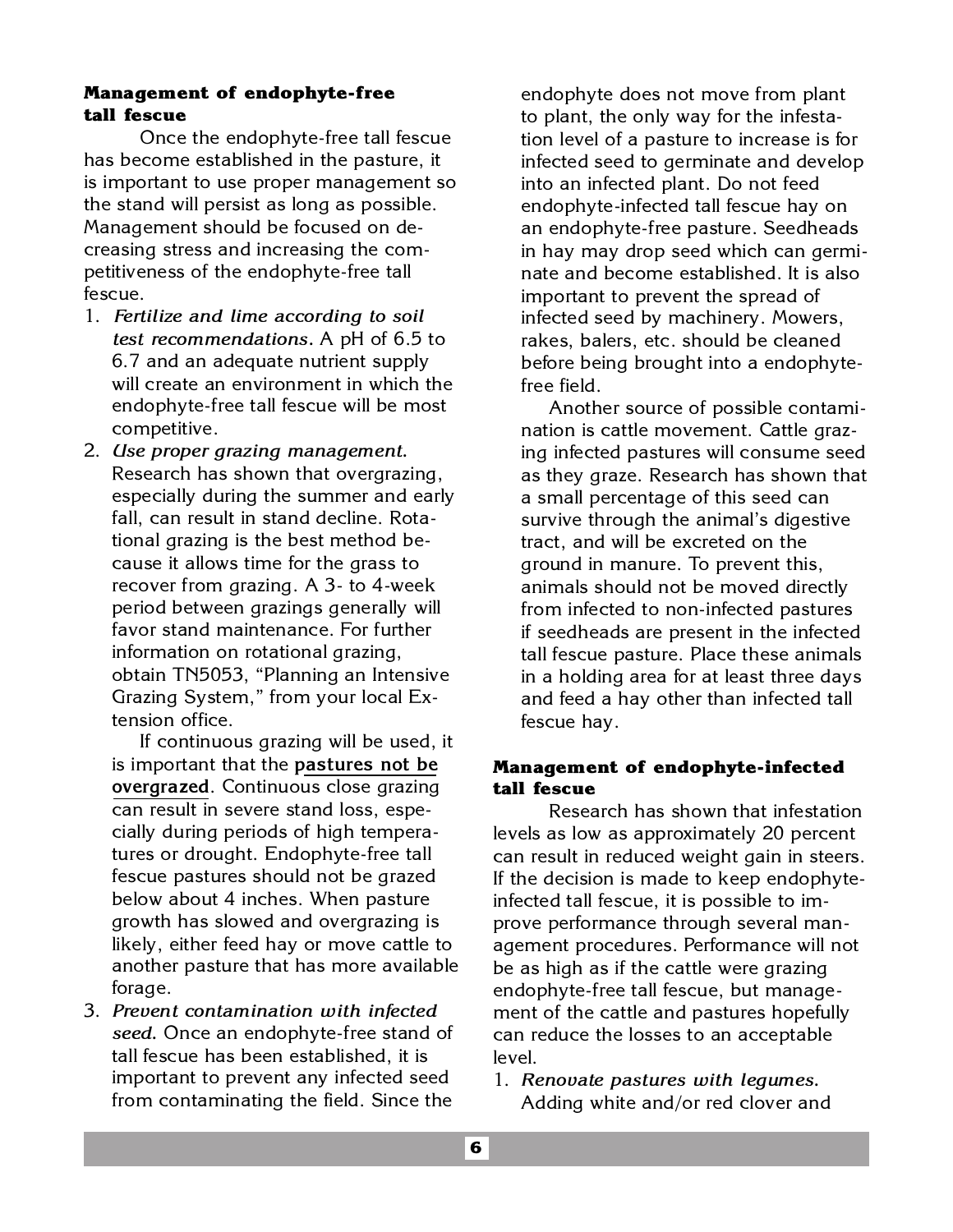annual lespedeza has been shown to increase weight gain of steers grazing infected fescue. Legumes contain more crude protein and are more digestible than tall fescue. The presence of legumes in a tall fescue pasture helps reduce the level of toxins ingested through grazing, because the legume substitutes for a portion of the tall fescue in the diet. However, improved diet quality and dilution of the toxin are not the only two explanations for improved performance. Including a legume increases weight gain more than expected if these were the only explanations. The reason is not clear, but the fact remains that adding legumes to an infested tall fescue pasture will improve animal performance.

2. *Keep pastures grazed or clipped during spring and summer***.** In the spring and early summer, tall fescue pastures will be actively growing and producing large amounts of forage. Research has indicated that grazing these pastures close and preventing the forage from maturing will improve animal performance on highly infested pastures. The best method to accomplish this is to use high stocking rates on some pastures, and use other pastures for hay production. As the spring and summer progress and forage production slows, pastures that have been cut for hay can be used for grazing. This should result in efficient use of forage, improved forage quality and improved animal performance.